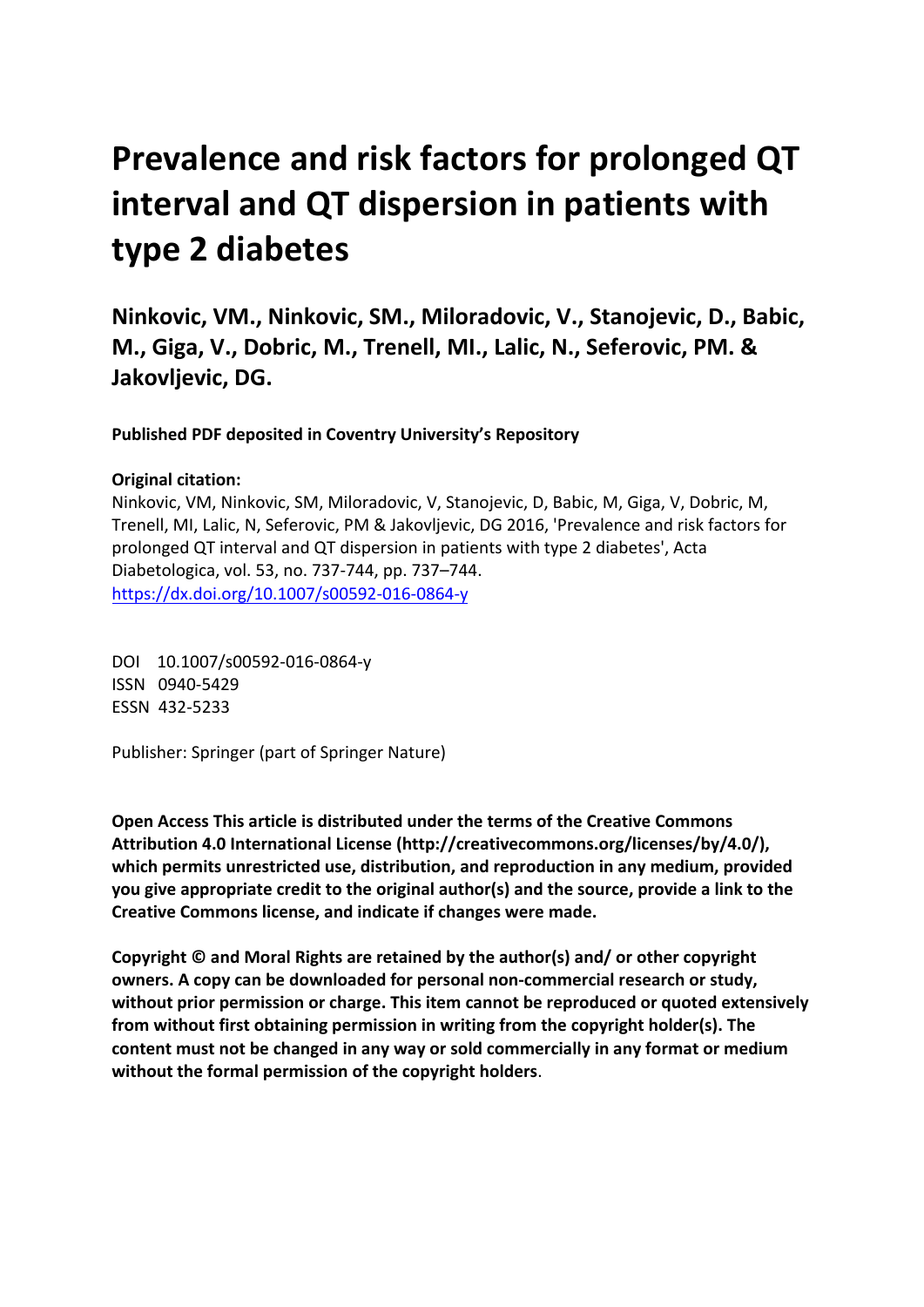ORIGINAL ARTICLE



# Prevalence and risk factors for prolonged QT interval and QT dispersion in patients with type 2 diabetes

Vladan M. Ninkovic<sup>1</sup> · Srdjan M. Ninkovic<sup>2,3</sup> · Vanja Miloradovic<sup>2,3</sup> · Dejan Stanojevic<sup>1</sup> • Marijana Babic<sup>1</sup> • Vojislav Giga<sup>4</sup> • Milan Dobric<sup>4</sup> • Michael I. Trenell<sup>5,6</sup> · Nebojsa Lalic<sup>4</sup> · Petar M. Seferovic<sup>4</sup> · Djordje G. Jakovljevic<sup>5,6,7</sup>

Received: 29 January 2016 / Accepted: 30 March 2016 / Published online: 23 April 2016 © The Author(s) 2016. This article is published with open access at Springerlink.com

#### Abstract

Aims Prolonged QT interval is associated with cardiac arrhythmias and sudden death. The present study determined the prevalence of prolonged QT interval and QT dispersion and defined their clinical and metabolic predictors in patients with type 2 diabetes.

Methods Cross-sectional study included 501 patients with type 2 diabetes. A standard 12-lead electrocardiogram was recorded. QT corrected for heart rate  $(QTc) > 440$  ms and QT dispersion  $(QTd) > 80$  ms were considered abnormally prolonged. QTc  $\geq$  500 ms was considered a high-risk QTc

Managed by Massimo Federici.

Petar M. Seferovic and Djordje G. Jakovljevic are joint senior authors.

 $\boxtimes$  Vladan M. Ninkovic ninkov@sbb.rs

- $\boxtimes$  Djordje G. Jakovljevic djordje.jakovljevic@newcastle.ac.uk
- <sup>1</sup> Department of Cardiology, Specialist Hospital Merkur, Bulevar Srpskih Ratnika 18, 36210 Vrnjacka Banja, Serbia
- 2 Clinical Centre, Kragujevac, Serbia
- 3 Medical School, University of Kragujevac, Kragujevac, Serbia
- 4 Cardiology Department, Clinical Centre of Serbia, Medical School, University of Belgrade, Belgrade, Serbia
- 5 Institute of Cellular Medicine, Faculty of Medical Sciences, Medical School, Newcastle University, Framlington Place, William Leech B., NE2 4HH Newcastle upon Tyne, UK
- Research Councils UK Centre for Ageing and Vitality, Newcastle University, Newcastle upon Tyne, UK
- Clinical Research Facility, Royal Victoria Infirmary, Newcastle upon Tyne, UK

prolongation. Demographic, clinical and laboratory data were collected. Independent risk factors for prolonged QTc and QTd were assessed using logistic regression analysis. *Results* Prevalence of  $QTc > 440$  ms and  $QTd > 80$  ms were 44.1 and 3.6 %, respectively. Prevalence of high-risk QTc ( $\geq$ 500 ms) was 2 % only. Independent risk factors for  $QTc$  prolongation  $>440$  ms were mean blood glucose  $(\beta = 2.192, p < 0.001)$ , treatment with sulphonylurea  $(\beta = 5.198, p = 0.027)$ , female gender  $(\beta = 8.844,$  $p < 0.001$ ), and coronary heart disease ( $\beta = 8.636$ ,  $p = 0.001$ ). Independent risk factors for QTc  $\geq 500$  ms were coronary heart disease ( $\beta = 4.134$ ,  $p < 0.001$ ) and mean blood glucose level ( $\beta = 1.735$ ,  $p < 0.001$ ). The independent risk factor for prolonged QTd was only coronary heart disease ( $\beta = 5.354$ ,  $p < 0.001$ ).

Conclusions Although the prevalence of prolonged  $QTc > 440$  ms is significant, the prevalence of high-risk QTc ( $\geq$ 500 ms) and QTd  $> 80$  ms is very low in patients with type 2 diabetes. Hyperglycaemia and coronary heart disease are strong predictors of high-risk QTc.

Keywords Type 2 diabetes · ECG · QT interval · QT dispersion

## Introduction

The QT interval in the surface electrocardiogram (ECG) reflects the total duration of depolarization and repolarization of the ventricles. QT dispersion (QTd) represents nonuniformity of regional myocardial ventricular repolarization and is reflected by differences of the QT interval duration between ECG leads. Both prolonged QT interval and prolonged QTd form a substrate for malignant ventricular arrhythmias. Previous studies showed that a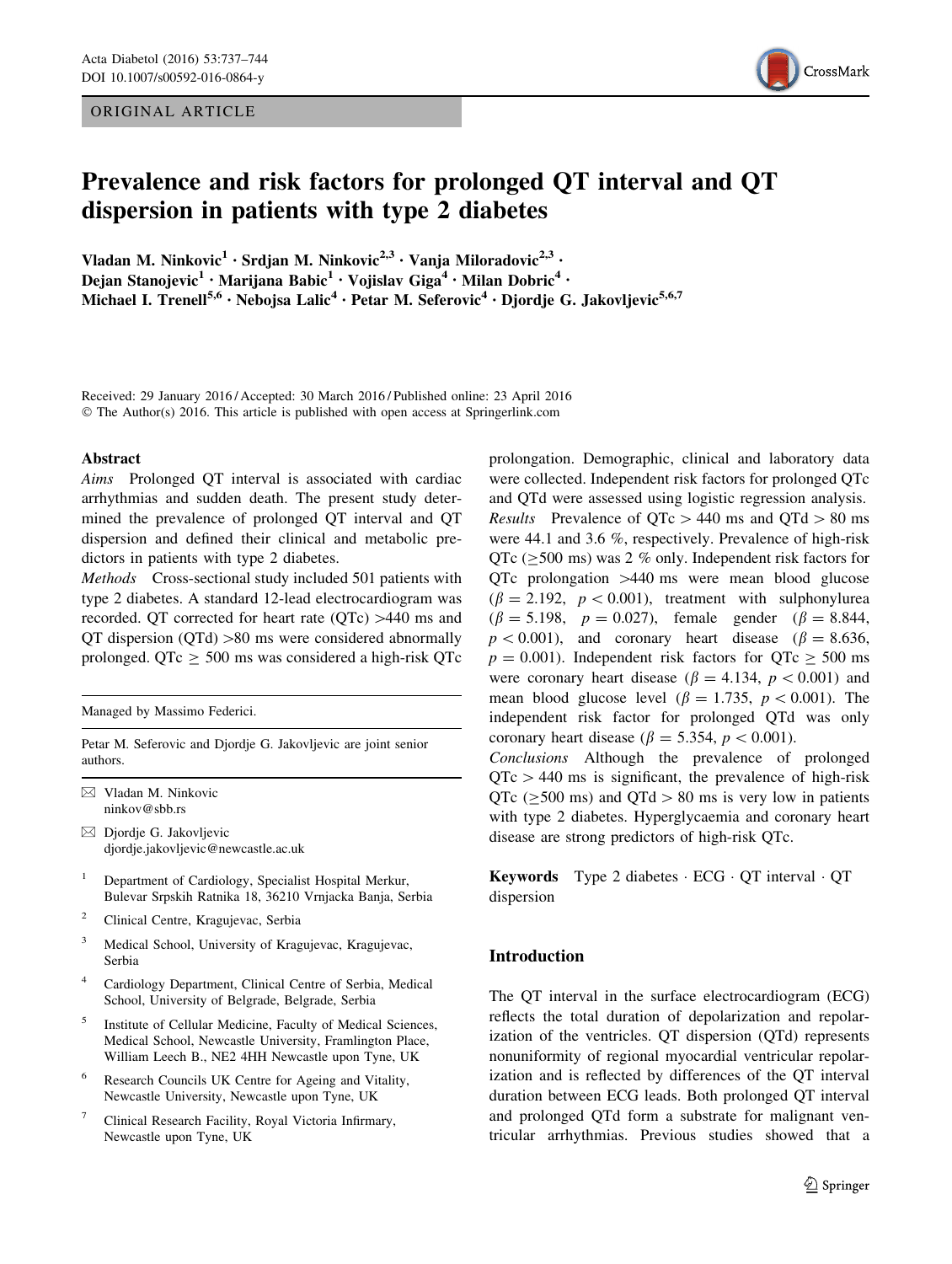prolonged QT interval and QT dispersion are predictors of cardiovascular mortality and all-cause mortality in patients after acute myocardial infarction [[1\]](#page-7-0), patients with heart failure  $[2]$  $[2]$ , patients with diabetes type 1 and 2  $[3, 4]$  $[3, 4]$  $[3, 4]$  $[3, 4]$  $[3, 4]$ , patients with idiopathic long QT syndrome [[5](#page-7-0)] and in the population of apparently healthy individuals [\[6](#page-7-0), [7](#page-7-0)].

The aims of this study were to determine the prevalence of prolonged QT interval and QT dispersion in patients with type 2 diabetes and their correlations with clinical and metabolic parameters, with particular emphasis on coronary heart disease, the parameters of glycaemic control and type of diabetes treatment.

#### Methods

#### Study design and patients

This cross-sectional study included 501 Caucasian patients with type 2 diabetes (277 men) treated at the National Educational Centre and Hospital for Diabetes, ''Merkur'' Vrnjačka Banja, Serbia, from September 2011 until December 2012. Study was approved by the local research committee and all the procedures were according to Declaration of Helsinki and all study participants provided written informed consent. The mean age (SD) was 60.4 (8.1) years, and the mean duration of diabetes (SD) was 9.9 (6.8) years.

Type 2 diabetes was defined as a diagnosis made after 39 years of life with the lack of need for insulin treatment within the first year after diagnosis. Hypertension was defined as systolic blood pressure  $>140$  mmHg and/or diastolic blood pressure  $>90$  mmHg during  $\geq 2$  measurements, or current antihypertensive therapy. Retinopathy was assessed by retinal photographs centrally graded by a single observer. Distal symmetric neuropathy was diagnosed according to the EMNG findings, or relevant signs and symptoms including determination of vibratory perception threshold. Coronary heart disease was defined as the history of previous myocardial infarction, unstable angina, coronary artery bypass grafting, percutaneous coronary intervention, positive findings on coronary angiography, positive ECG stress test, typical effort angina, or Minnesota code 1.1 or 1.2 in a surface ECG [\[8](#page-7-0)].

Estimated glomerular filtration rate (eGFR) was calculated according to serum creatinine level using the MDRD formula [\[9](#page-7-0)].

All patients were free of clinical signs of the existence of cardiovascular autonomic neuropathy (i.e. orthostatic hypotension). The study excluded patients with ECG signs of myocardial hypertrophy, bundle branch block, as well as patients on treatment with drugs known to affect the QT interval, especially antiarrhythmic class I and III, digitalis, and antidepressants.

#### QT interval length and QT dispersion

In a standard ECG (Schiller AT1, Cardiovit, Switzerland), recorded in a supine position, RR and QT intervals were measured by two independent observers, who were blinded to patients' data, using a ruler and magnifying glass. QT interval was measured from the beginning of QRS complex to the end of the T wave in the intersection with the isoelectric line [[10\]](#page-7-0). QT corrected for the length of the previous cycle (QTc) was obtained using Bazett's formulae:  $QTc = QT/\sqrt{RR}$  (sec) [\[11](#page-7-0)].

QTc is the mean of QTc from five consecutive cycles in lead V5.  $QTc > 440$  ms was considered abnormally prolonged, whereas  $QTc \ge 500$  ms was considered high-risk QT prolongation. RR and QT intervals were also measured in three consecutive cycles in each of the six thoracic lead. QTc dispersion (QTd) was calculated as the difference between the maximum and minimum QTc at any thoracic lead.  $QTd > 80$  ms was considered an abnormally prolonged  $[12]$  $[12]$ .

For each patient the values of QTc and QTd represent average values of the readings of the two observers. ECG recordings were performed on the same day as daily glycaemia profile.

#### Parameters of glycaemic control

After hospitalization, the patients were put on a dietary regimen. For each patient calorie intake was calculated based on ideal body weight (IBW) and estimates of daily calorie consumption (25–30 kcal/IBW). The composition of the meal was carbohydrates 60 %, protein 20 % and fat 20 %. Meals were taken at 7:30 AM, 12:00 AM and 6:00 PM. On the second day of admission, glycaemic daily profile was determined for each patient. Glucose levels were determined from capillary blood sample using the glucose hexokinase assay (EKF Diagnostics, Germany). In patients treated with oral hypoglycaemic agents, daily profile consists of six capillary blood glucose values: three before each main meal (at 7:30 AM, 12:00 AM, and 6:00 PM) and three 2 h after the main meal (at 10:00 AM, 2:30 PM and 8:30 PM). In patients who received insulin, daily glycaemia profile included two additional blood samples taken at 12:00 midnight and 3:00 AM, giving a total of 8 values. From the analysis were excluded patients with hypoglycaemic values in daily glycaemia profile, due to potential influence of reflex sympathetic stimulation on the length of the QT interval. Hypoglycaemia was defined as glucose levels  $\langle 3.9 \text{ mmol/L} (70 \text{ mg/dL}).$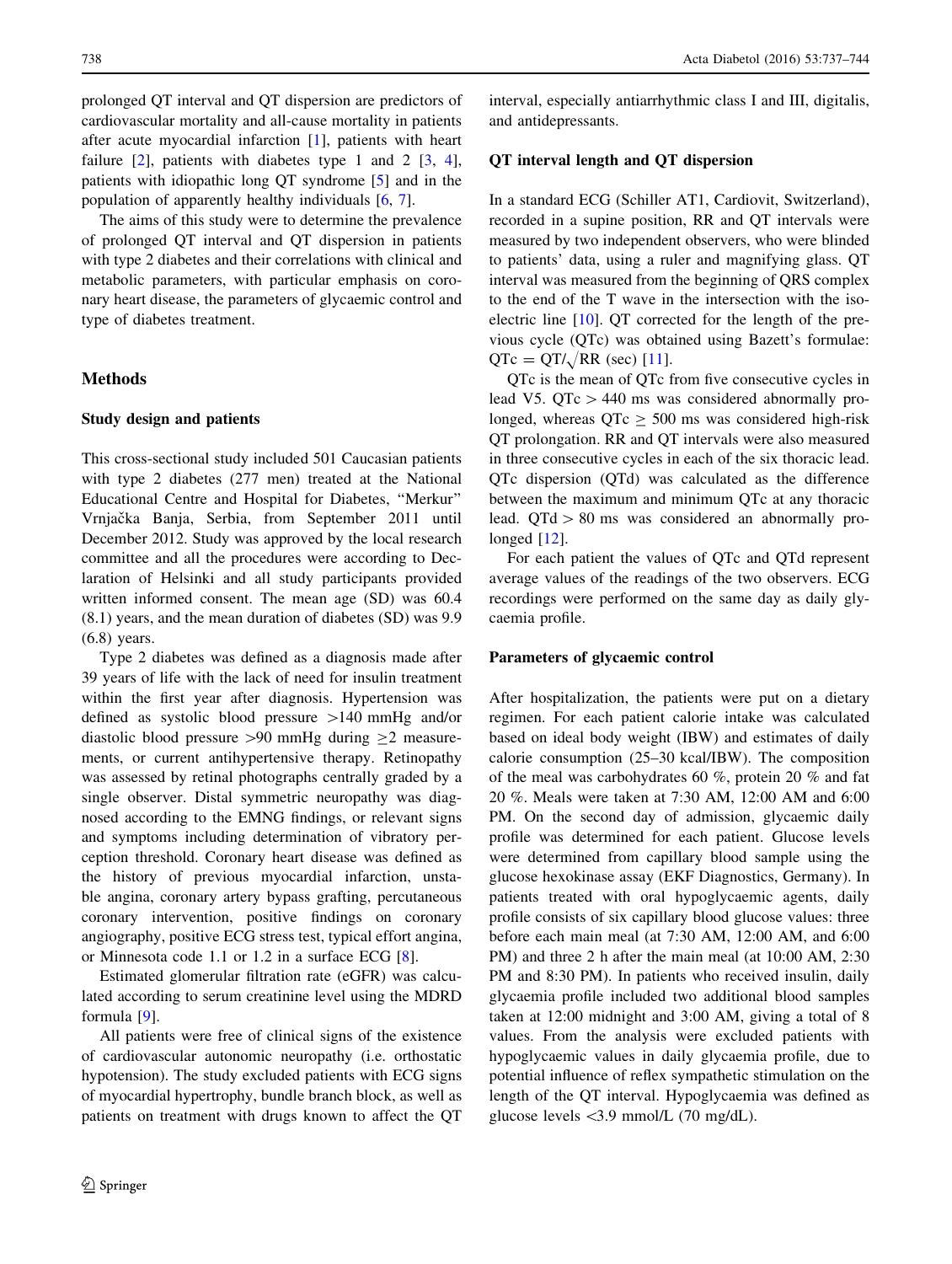The following parameters of glycaemic control were used: fasting blood glucose (FBG), the mean postprandial glucose, the mean blood glucose (MBG), the mean amplitude of glycaemic excursion (MAGE) and glycated haemoglobin A1c (HbA1c). To assess glycaemic fluctuations during the day, we used the MAGE, described by the Service et al. [[13\]](#page-7-0). It is calculated as the arithmetic mean of the absolute differences of the peak and subsequent nadir of blood glucose values in daily glycaemia profile, wherein in calculation are taken only differences  $>1$  SD of the mean glycaemia value. The MAGE is an independent measure of mean blood glucose value designed to evaluate daily fluctuations in blood glucose. A significant relationship was previously demonstrated between such model of discontinuous glucose sampling and model of continuous subcutaneous glucose monitoring [[14\]](#page-7-0). All laboratory data were centrally collected and patients' screening was performed during hospitalization period with the same instrument and observer.

#### Statistical analysis

All statistical analysis was carried out using SPSS version 21.0 (SPSS Inc. Chicago, IL). Prior to statistical analysis, data were checked for univariate and multivariate outliers using standard Z-distribution cut-offs and Mahalanobis distance tests. Normality of distribution was assessed using a Kolmogorov– Smirnov test. Differences in clinical characteristics of patients between subgroups of QTc ( $\leq$ 440 or >440 ms duration) and QTc dispersion ( $\leq 80$  or  $> 80$  ms) were assessed using the t test for continuous variables as appropriate; results are shown as mean  $\pm$  standard deviation (SD). Differences between categorical variables were assessed using Chi-squared test. To assess variables that were independently predictive of prolonged QTc duration and QTc dispersion, we used logistic regression analysis. Variables entered into initial model were age, sex, diabetes duration, body mass index, systolic and diastolic blood pressure, coronary heart disease, stroke, retinopathy, polyneuropathy, diabetes therapy (metformin, sulphonylurea, insulin), fasting glucose, mean postprandial glucose, mean blood glucose, MAGE, HbA1c, total cholesterol, triglycerides, and estimated glomerular filtration rate. Variables were retained in the final model if they added significantly to the likelihood of models or to the estimated coefficients of predictors. Statistical significance was indicated if  $p < 0.05$ .

### Results

Patients' demographic, clinical and metabolic data are presented in Table 1. Prevalence of prolonged QTc duration and QTc dispersion in patients with type 2 diabetes Table 1 Patients demographic, clinical and metabolic characteristics

| Total number of patients           | 501              |
|------------------------------------|------------------|
| Gender (male/female)               | 277/224          |
| Age (years)                        | $60.4 \pm 8.1$   |
| Diabetes duration (years)          | $9.9 \pm 6.9$    |
| Body mass index $(kg/m2)$          | $30.4 \pm 4.8$   |
| Systolic blood pressure (mmHg)     | $136.7 \pm 48.7$ |
| Diastolic blood pressure (mmHg)    | $80.8 \pm 7.0$   |
| Coronary heart disease $(\%)$      | 22.9             |
| Stroke $(\%)$                      | 6.8              |
| Retinopathy $(\%)$                 | 47.5             |
| Polyneuropathy $(\%)$              | 74.5             |
| Metformin $(\%)$                   | 77.2             |
| Sulphonylurea $(\%)$               | 38.5             |
| Insulin $(\% )$                    | 69.1             |
| Fasting glucose (mmol/l)           | $8.9 \pm 2.9$    |
| Mean postprandial glucose (mmol/l) | $10.4 \pm 3.5$   |
| Mean blood glucose (mmol/l)        | $9.3 \pm 3.0$    |
| MAGE (mmol/l)                      | $4.1 \pm 2.1$    |
| HbA1c $(\%)$                       | $8.1 \pm 1.4$    |
| Total cholesterol (mmol/l)         | $5.8 \pm 1.5$    |
| Triglycerides (mmol/l)             | $2.1 \pm 1.6$    |
| eGFR (ml/min/1.73 m <sup>2</sup> ) | $96.4 \pm 22.7$  |
|                                    |                  |

MAGE mean amplitude of glycaemic excursion, eGFR estimated glomerular filtration rate

were 44.1 and 3.6 %. Additionally, 2 % of patients demonstrated prolonged QTc interval of  $\geq$ 500 ms. QTc duration and dispersion were affected by the gender with females demonstrating significantly higher prevalence of prolonged QTc duration (both  $>440$  and  $>500$  ms) than men (55 vs 36 %, and 4 vs 1 %,  $p < 0.05$ ) and QTc dispersion (5 vs 3 %,  $p < 0.05$ ; Table [2](#page-4-0)).

Patients with prolonged QTc interval had significantly higher age ( $p < 0.02$ ), body mass index ( $p < 0.01$ ), and prevalence of coronary heart disease ( $p < 0.01$ ), retinopathy ( $p\lt0.01$ ), polyneuropathy ( $p\lt0.01$ ), and the use of sulphonylurea ( $p < 0.01$ ; Table [3](#page-4-0)). Measures of metabolic control, i.e. HbA1c, daily glucose fluctuation (MAGE), mean blood glucose, fasting blood glucose, mean postprandial glucose and triglycerides, were significantly higher in patients with QTc interval duration of  $>440$  ms  $(p < 0.05;$  Table [3\)](#page-4-0). Patients with prolonged QTd showed significantly higher age and prevalence of coronary artery disease.

There was a significant moderate relationship between the QTc duration and QTc dispersion  $(r = 0.36)$ ,  $p<0.001$ ). However, 50 % of patients with a normal QT interval dispersion  $(< 80$  ms) showed an increased QTc interval duration  $($ >440 ms).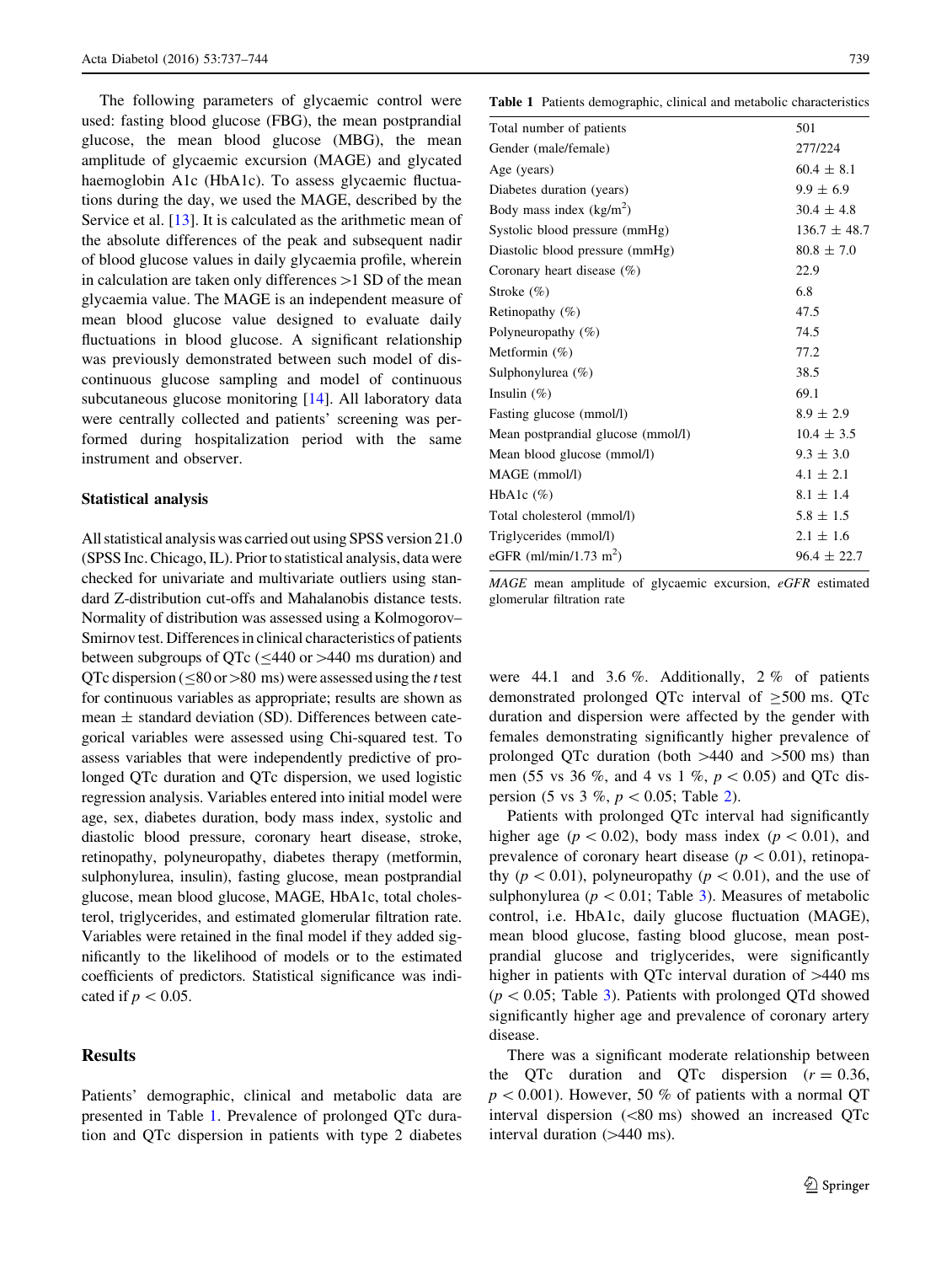<span id="page-4-0"></span>

| <b>Table 2</b> Prevalence of<br>increased QTc interval duration<br>and QTc dispersion in patients<br>with type 2 diabetes |                                             | Males $(n = 277)$   | Females ( $n = 224$ ) | Total $(n = 501)$ |
|---------------------------------------------------------------------------------------------------------------------------|---------------------------------------------|---------------------|-----------------------|-------------------|
|                                                                                                                           | Increased OTc duration $($ >440 ms)         | $35.7(28.2 - 39.1)$ | $54.5(46.0-61.2)^*$   | 44.1 (39.6–52.4)  |
|                                                                                                                           | Increased OTc duration $($ >500 ms)         | $0.7(0.4-1.1)$      | $3.5(2.7-4.6)^*$      | $2.0(1.6-2.4)$    |
|                                                                                                                           | Increased QTc dispersion $(>80 \text{ ms})$ | $2.9(2.3-3.3)$      | $4.5(3.7-5.1)^*$      | $3.6(3.0-4.1)$    |

Values are given as  $\%$  (95  $\%$  CI)

 $QTc$  QT interval corrected for heart rate,  $CI$  confidence interval

\* Significantly higher than Males ( $p < 0.05$ )

|  | Table 3 Demographic, clinical and metabolic characteristics of patients with type 2 diabetes by QTc duration and QTc dispersion |  |  |  |  |  |  |  |  |  |
|--|---------------------------------------------------------------------------------------------------------------------------------|--|--|--|--|--|--|--|--|--|
|--|---------------------------------------------------------------------------------------------------------------------------------|--|--|--|--|--|--|--|--|--|

|                                    | QTc duration              |                          |                  | QTc dispersion           |                        |                  |
|------------------------------------|---------------------------|--------------------------|------------------|--------------------------|------------------------|------------------|
|                                    | $<$ 440 ms<br>$(n = 280)$ | $>440$ ms<br>$(n = 221)$ | $\boldsymbol{p}$ | $< 80$ ms<br>$(n = 483)$ | $>80$ ms<br>$(n = 18)$ | $\boldsymbol{p}$ |
| Age (years)                        | $59.6 \pm 8.0$            | $61.4 \pm 8.1$           | 0.017            | $60.2 \pm 8.1$           | $64.8 \pm 7.7$         | 0.023            |
| Diabetes duration (years)          | $9.5 \pm 6.8$             | $10.3 \pm 6.7$           | 0.205            | $9.8 \pm 6.5$            | $11.5 \pm 6.4$         | 0.298            |
| Body mass index $(kg/m2)$          | $29.9 \pm 4.5$            | $31.1 \pm 5.2$           | 0.005            | $30.4 \pm 4.9$           | $30.3 \pm 3.7$         | 0.921            |
| Systolic blood pressure (mmHg)     | $135.9 \pm 63.2$          | $137.6 \pm 17.3$         | 0.665            | $136.8 \pm 49.5$         | $133.6 \pm 17.1$       | 0.497            |
| Diastolic blood pressure (mmHg)    | $80.4 \pm 6.5$            | $81.4 \pm 7.6$           | 0.140            | $80.9 \pm 7.0$           | $79.4 \pm 6.6$         | 0.379            |
| Coronary heart disease $(\%)$      | 15.4                      | 33.1                     | < 0.001          | 21.3                     | 66.7                   | 0.001            |
| Stroke $(\%)$                      | 5.1                       | 7.7                      | 0.520            | 5.6                      | 5.3                    | 0.969            |
| Retinopathy $(\% )$                | 35.4                      | 57.6                     | 0.002            | 32.5                     | 38.4                   | 0.815            |
| Polyneuropathy $(\%)$              | 68.6                      | 80.1                     | 0.005            | 72.7                     | 77.5                   | 0.699            |
| Metformin $(\%)$                   | 77.5                      | 76.9                     | 0.879            | 77.2                     | 77.9                   | 0.985            |
| Sulphonylurea $(\% )$              | 33.2                      | 45.2                     | 0.006            | 38.3                     | 44.9                   | 0.622            |
| Insulin $(\% )$                    | 71.1                      | 66.5                     | 0.277            | 68.9                     | 72.4                   | 0.770            |
| Fasting glucose (mmol/l)           | $8.3 \pm 2.3$             | $9.6 \pm 3.3$            | < 0.001          | $8.9 \pm 2.9$            | $8.3 \pm 2.1$          | 0.305            |
| Mean postprandial glucose (mmol/l) | $9.5 \pm 2.7$             | $11.5 \pm 4.1$           | $0.001$          | $10.4 \pm 3.5$           | $10.5 \pm 2.9$         | 0.814            |
| Mean blood glucose (mmol/l)        | $8.5 \pm 2.2$             | $10.3 \pm 3.6$           | < 0.001          | $9.2 \pm 3.1$            | $9.5 \pm 2.7$          | 0.741            |
| MAGE (mmol/l)                      | $3.8 \pm 1.8$             | $4.4 \pm 2.3$            | 0.004            | $4.1 \pm 2.0$            | $4.9 \pm 2.8$          | 0.267            |
| HbA1c $(\%)$                       | $7.9 \pm 1.3$             | $8.3 \pm 1.4$            | 0.001            | $8.1 \pm 1.4$            | $8.0 \pm 1.0$          | 0.822            |
| Total cholesterol (mmol/l)         | $5.6 \pm 1.6$             | $5.7 \pm 1.4$            | 0.706            | $5.7 \pm 1.5$            | $4.9 \pm 1.1$          | 0.380            |
| Triglycerides (mmol/l)             | $2.0 \pm 1.0$             | $2.3 \pm 2.1$            | 0.022            | $2.1 \pm 1.6$            | $2.0 \pm 0.7$          | 0.605            |
| eGFR (ml/min/1.73 m <sup>2</sup> ) | $94.9 \pm 24.6$           | $98.2 \pm 30.9$          | 0.461            | $97.1 \pm 20.0$          | $75.7 \pm 44.5$        | 0.346            |
|                                    |                           |                          |                  |                          |                        |                  |

 $p < 0.05$  denotes statistical significance

MAGE mean amplitude of glycaemic excursion, eGFR estimated glomerular filtration rate

In multivariate logistic regression analyses and after adjustment for age and gender, the independent predictors of prolonged QTc interval were mean blood glucose ( $\beta = 2.192$ ,  $p < 0.001$ ), female gender ( $\beta = 8.844, p < 0.001$ ), coronary artery disease ( $\beta = 8.636$ ,  $p = 0.001$ ), and treatment with sulphonylurea ( $\beta = 5.198$ ,  $p = 0.027$ ; Table [4\)](#page-5-0). On the other note, only coronary heart disease was independent predictor a prolonged QTc dispersion ( $\beta = 5.354$ ,  $p < 0.001$ ), adjusted for age and gender. Finally, the independent predictors of increased QTc duration of  $\geq$ 500 ms were coronary heart disease ( $\beta = 4.134, p < 0.001$ ) and mean blood glucose level  $(\beta = 1.735, p < 0.001).$ 

#### **Discussion**

In our population of patients with type 2 diabetes, the prevalence of  $QTc > 440$  ms is relatively high and accounts to 44.1 %. However, the prevalence of high-risk  $QTc \ge 500$  ms is only 2 %. It has been shown in patients with congenital and acquired long QT syndrome that malignant arrhythmias are most often associated with values of 500 ms or more  $[15-18]$ . Our data show that the largest proportion of patients with prolonged QTc is in the "grey zone" between arbitrarily taken value of 440 and 500 ms, and that the percentage of patients with a real risk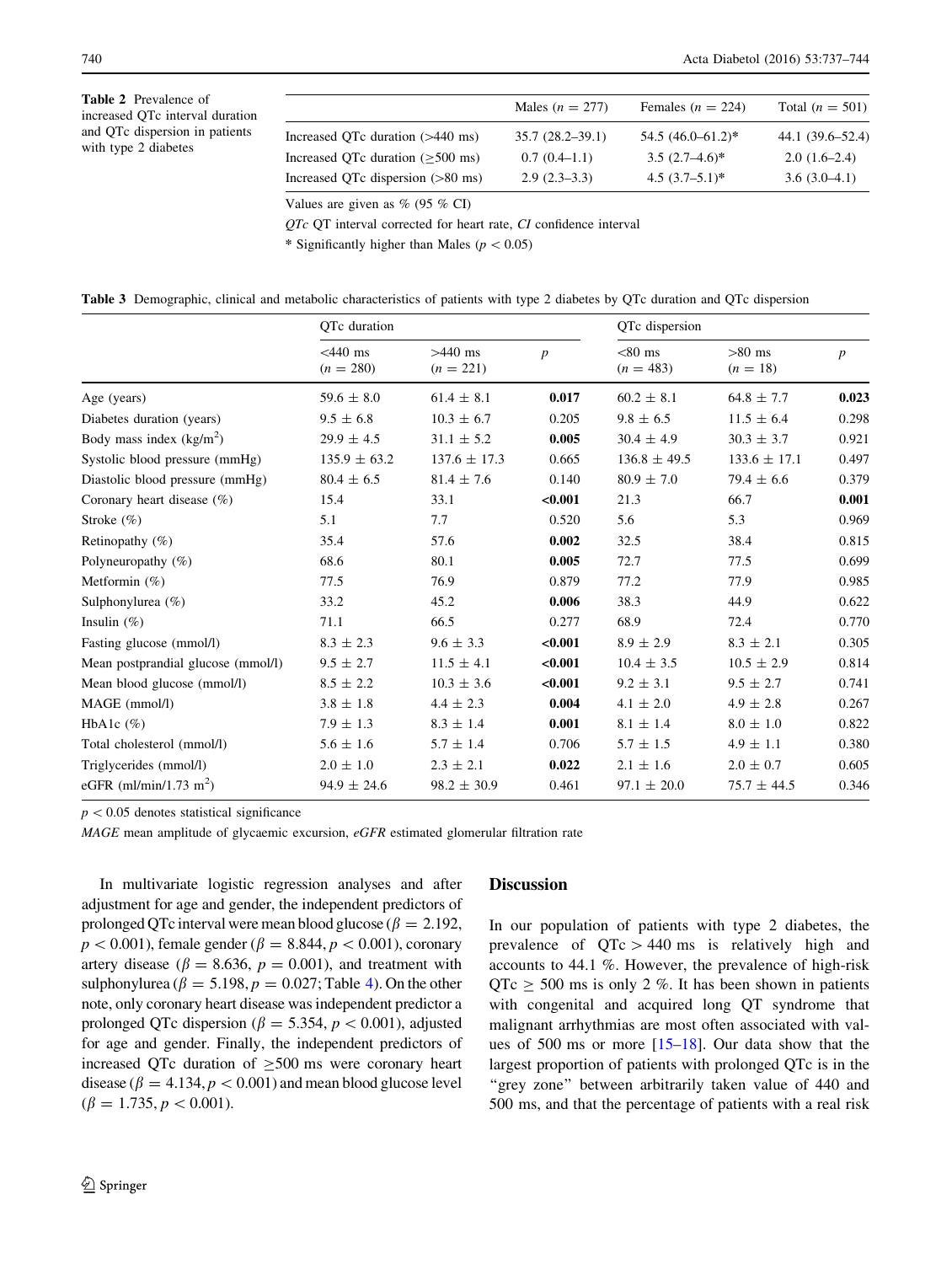<span id="page-5-0"></span>Table 4 Predictors of prolonged QTc interval and QTc dispersion in patients with type 2 diabetes

|                              |       | p       |
|------------------------------|-------|---------|
| OTc duration $> 440$ ms      |       |         |
| Mean blood glucose           | 2.192 | < 0.001 |
| Coronary artery disease      | 8.636 | < 0.001 |
| Treatment with sulphonylurea | 5.198 | 0.027   |
| Female gender                | 8.844 | < 0.001 |
| OTc duration $>$ 550 ms      |       |         |
| Mean blood glucose           | 1.736 | < 0.001 |
| Coronary artery disease      | 4.134 | < 0.001 |
| <i>OTc</i> dispersion        |       |         |
| Coronary artery disease      | 5.354 | < 0.001 |

of malignant arrhythmias is low (2 %). The prevalence of pathological QTd ( $>80$  ms) is also low (3.6 %).

These findings are important as they demonstrate that the prevalence of highly prolonged QTc and QTd, which can be associated with severe arrhythmias, is low in patients with type 2 diabetes. From our clinical practice we know that sudden death due to life-threatening arrhythmias in patients with type 2 diabetes is not very common. Sudden death is rather caused by acute cardiovascular events, i.e. myocardial infarction and stroke. Coronary artery disease and poor metabolic control are often the triggers of high-risk QTc and sudden death.

Previous studies in patients with type 2 diabetes showed that the prevalence of QTc and QTd is markedly different and ranged from 15.4 to 67 % for QTc, and from none to 33 % for QTd [[19–22\]](#page-7-0). Such large differences may result from inaccurate identification of the beginning and the end of the QT interval by the observer or the software in the case of automatic analysis of ECG tracings, or the result of selection bias. Furthermore, QTd differences are consequence of different cut-off values in the definition of pathological QTd (between 50 and 80 ms).

There are several risk factors connected with repolarization disturbances in previous studies. Earlier studies have suggested a relationship between diabetic cardiovascular autonomic neuropathy (CAN) and QT prolongation. Since the determination of CAN using classical cardiovascular tests is complicated [\[23](#page-7-0)], it has been proposed that determination of QTc duration is specific and easier methods for detection of CAN [\[24](#page-7-0)]. However, later studies have not confirmed association of prolonged QT and CAN in diabetes type 1 and 2 [[25,](#page-7-0) [26](#page-7-0)]. Moreover, a large metaanalysis that investigated the sensitivity and specificity of prolonged QT interval for the detection of CAN in patients with diabetes suggested that prolonged QT interval is a poor indicator of CAN [[27\]](#page-7-0). Previous studies have also not demonstrated significant relationship between QTd and autonomic dysfunction in diabetic patients [\[28](#page-7-0)].

Several other risk factors were indicated in prolonged QT interval in diabetes, including systolic and diastolic blood pressure [[22,](#page-7-0) [29](#page-7-0), [30\]](#page-7-0), hyperglycaemia [[22,](#page-7-0) [31](#page-7-0)], serum insulin level [[29,](#page-7-0) [32](#page-7-0)], microvascular diabetic complication [\[22](#page-7-0), [33](#page-7-0)] and coronary heart disease [[20,](#page-7-0) [29\]](#page-7-0). As risk factors for prolonged QTd in the literature are also reported CAN [\[34](#page-7-0)], arterial hypertension [\[28](#page-7-0)], and coronary heart disease  $[20, 35]$  $[20, 35]$  $[20, 35]$  $[20, 35]$ . It has become clear that independent risk factors for QTc and QTd prolongation in patients with type 2 diabetes are different and depend primarily on the set of variables tested.

Independent risk factors for  $QTc > 440$  ms in patients with type 2 diabetes in our study group were: hyperglycaemia, the use of sulphonylurea agents in the treatment of diabetes, female gender and coronary heart disease. Independent risk factors for  $QTc \ge 500$  ms were only hyperglycaemia and coronary heart disease. Independent risk factor for  $QTd > 80$  ms was coronary heart disease.

It was previously suggested that hyperglycaemia may lead to QT prolongation through several mechanisms including stimulation of protein kinase C leading to reduced synthesis and release of endothelial derived nitric oxide [[36,](#page-8-0) [37](#page-8-0)]. This consequently lead to decrease in activity of Na+ K+ ATPase, an enzyme responsible for the maintenance of basal membrane potential of myocytes, and cells of the conduction system (by maintaining a high concentration of intracellular K and high concentration of extracellular Na by mechanism of active transport) [[36,](#page-8-0) [37](#page-8-0)]. Reduced nitric oxide bioavailability during hyperglycaemia is probably responsible for decreased activity of  $Ca^{2+}$  ATPase as well, an enzyme in the membrane of myocytes that through active transport mechanism maintains a low concentration of  $Ca^{2+}$  ions in the cell, resulting in an increase in the influx of  $Ca^{2+}$  ions during phase 2 of the action potential and extension of QT interval [\[38](#page-8-0)].

Correlation between hyperglycaemia and QT interval has been demonstrated in previous clinical studies including patients with impaired glucose metabolism and in apparently healthy individuals [[22,](#page-7-0) [31,](#page-7-0) [39](#page-8-0), [40](#page-8-0)]. Moreover, in both clinical studies and experimental models, it has been suggested that acute hyperglycaemia leads to prolonged QT interval not only in healthy subjects but also in those with diabetes [\[41](#page-8-0), [42\]](#page-8-0).

Our results are in agreement with these suggestions, given that the mean blood glucose derived from daily glycaemia profile is independent risk factor for prolonged QT interval, with a note that the daily profile of glycaemia was determined the same day as the ECG recordings. On the other hand, the relationship between glycaemia and QTd has not been previously reported [\[28](#page-7-0)].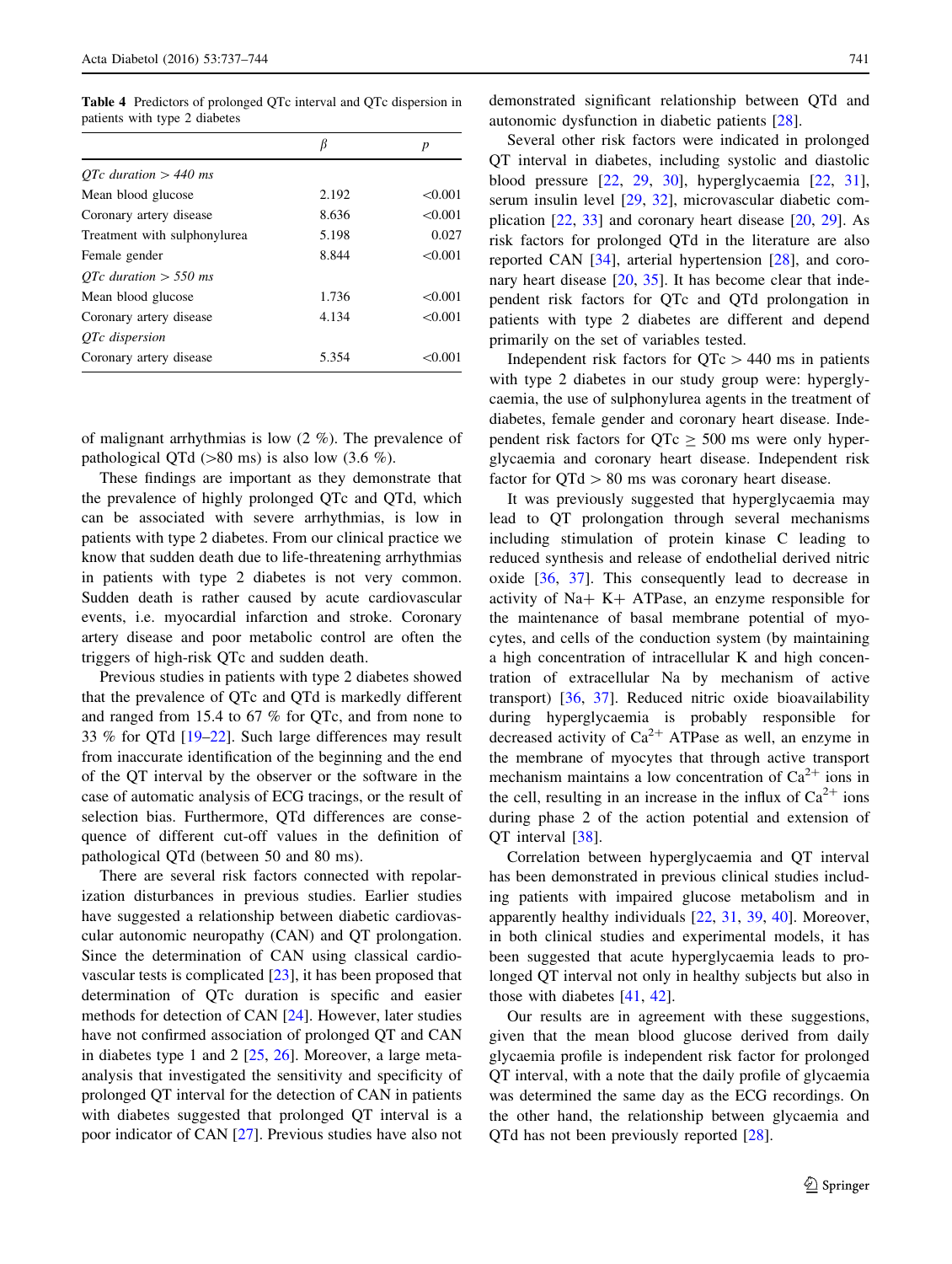The effect of sulfonylurea agents on the incidence of cardiovascular events in patients with diabetes is still controversial. The closure of KATP channels in myocytes under the influence of sulfonylurea leads to the depolarization of the plasma cell membrane, opening of voltagedependent  $Ca^{2+}$  channels with an increase in the influx of  $Ca^{2+}$  ions into the cell which generates a prolongation of action potential during phase 2 of the action potential or plateau phase. This results in a prolongation of the QT interval in the ECG. The data in the literature on the relationship between the treatment of diabetes with sulfonylureas and QT prolongation are scarce. In a small group of subjects, Najeed and collaborators have found a significant increase in QTc interval (and QT dispersion) after 2 months of treatment with glibenclamide (from  $433 \pm 24$  to  $467 \pm 24$  ms), as opposed to patients receiving treatment with metformin [[43\]](#page-8-0).

Influence of female gender on QT prolongation is well established [\[33](#page-7-0)]. Normal adult women have longer QT intervals than men, so widely accepted cut-off value for the normal QTc interval is 440 ms for men and 460 ms for women [[44\]](#page-8-0). Moreover, as to heart rate dependence of the QT interval, adult women have longer QT intervals at longer cycle lengths than men [\[45](#page-8-0)]. However, electrophysiological substrate for such gender differences is largely unknown.

During ischaemia, sympathetic hyperactivity accompanied by an underlying myocardial structural damage is likely to increase the ventricular repolarization duration measured as QT interval on the body surface electrocardiogram. There is strong evidence suggesting the association between QT abnormalities and acute and chronic cardiac ischaemia [\[46](#page-8-0), [47](#page-8-0)]. Moreover, QT prolongation and QTd can be reduced by successful revascularization [[48\]](#page-8-0).

The underlying mechanism during acute ischaemia responsible for the heterogeneity of repolarization (QTd) could be identified on a cellular level as a decrease of the resting membrane potential in the course of acute ischaemia, leading to a cellular uncoupling and a shortening of the action potential duration [[49\]](#page-8-0).

In chronic ischaemic heart disease, QTd seems to represent the sum of several adverse cardiac abnormalities such as fibrosis, hypertrophy, dilatation, ischaemia and probably, autonomic dysfunction [\[50](#page-8-0)]. Obviously, QTd could be considered as a non-invasive marker of potentially lethal underlying cardiac abnormalities—the most important being ischaemia. Our results are in accordance with the findings of these studies and studies that have investigated the association between cardiac ischaemia and repolarization disturbances in patients with type 2 diabetes [[20,](#page-7-0) [29,](#page-7-0) [35](#page-8-0)].

#### Study limitations

The present study is not without limitations. The lack of longitudinal data and follow-up patients' clinical course prevents generalization of the data and identification of predictors associated with increased morbidity and mortality in patients with type 2 diabetes, and in particular development of potential life-threatening arrhythmias in those with prolonged QTc interval. Only Caucasian patients were included and prevalence and risk factors for prolonged QTc interval and QT dispersion in patients with other ethnic origins remains to be defined.

#### Conclusion

The prevalence of  $QT$  prolongation  $>440$  ms is relatively high (44.1 %), but the prevalence of high-risk QT prolongation ( $\geq$ 500 ms), and QT dispersion  $>80$  ms in patients with type 2 diabetes is low (2 and 3.6 % respectively). The use of sulfonylurea agents in the treatment of diabetes and female gender are reasons for clinically irrelevant QT prolongation in patients with type 2 diabetes. Risk factors for high-risk prolonged QT interval  $(\geq 500 \text{ ms})$  are acute hyperglycaemia and history of coronary heart disease. The independent risk factor for prolonged QT dispersion in type 2 diabetes is coronary heart disease.

Acknowledgments We would like to thank Dr Guy MacGowan, Consultant Cardiologist, Freeman Hospital, Newcastle upon Tyne, for critical review of the manuscript.

Authors contribution VMN and DGJ designed the study, performed statistical analysis, and drafted the manuscript. DS and MB assisted in data collection. VG, MD, and PMS conceived of the study, participated in its design, and assisted in statistical analysis. SMN, VM, MIT, and NL assisted in data interpretation and critically reviewed the manuscript. All authors read and approved the final manuscript.

#### Compliance with ethical standards

Conflict of interest The authors declare that they have no conflicts of interest.

Ethical standard The study was approved by the local Institutional Review Board.

Human and animal rights All procedures followed were in accordance with the ethical standards of the responsible committee on human experimentation (institutional and national) and with the Helsinki Declaration of 1975, as revised in 2008.

Informed consent Informed consent was obtained from all patients for being included in the study.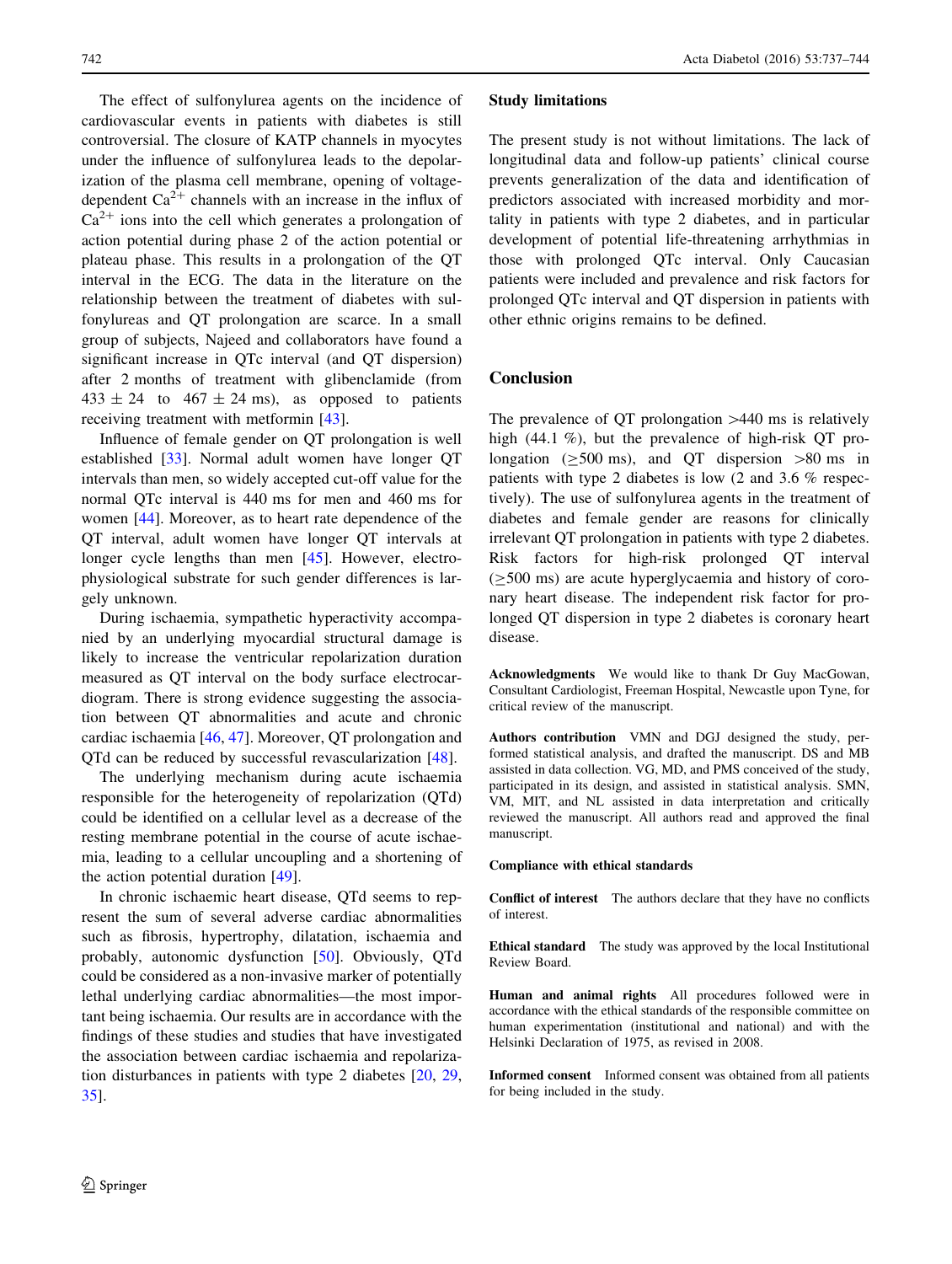<span id="page-7-0"></span>Open Access This article is distributed under the terms of the Creative Commons Attribution 4.0 International License ([http://crea](http://creativecommons.org/licenses/by/4.0/) [tivecommons.org/licenses/by/4.0/\)](http://creativecommons.org/licenses/by/4.0/), which permits unrestricted use, distribution, and reproduction in any medium, provided you give appropriate credit to the original author(s) and the source, provide a link to the Creative Commons license, and indicate if changes were made.

#### References

- 1. Schwartz PJ, Wolf S (1978) QT interval prolongation as predictor of sudden death in patients with myocardial infarction. Circulation 57:1074–1077
- 2. Barr CS, Naas A, Freeman M, Lang CC, Struthers AD (1994) QT dispersion and sudden unexpected death in chronic heart failure. Lancet 343:327–329
- 3. Veglio M, Sivieri R, Chinaglia A, Scaglioni L, Cavallo-Perin P (2000) QT interval prolongation and mortality in type 1 diabetic patients. Diabetes Care 23:1381–1383
- 4. Naas AA, Davidson NC, Thompson C et al (1998) QT and QTc dispersion are accurate predictors of cardiac death in newly diagnosed non-insulin dependent diabetes: cohort study. BMJ 316(7133):745–746
- 5. Schwartz PJ, Stramba-Badiale M, Segantini A et al (1998) Prolongation of the QT interval and the sudden infant death syndrome. N Engl J Med 338:1709–1714
- 6. Schouten EG, Dekker JM, Meppelink P, Kok FJ, Vandenbroucke JP, Pool J (1991) QT interval prolongation predicts cardiovascular mortality in an apparent healthy population. Circulation 84:1516–1523
- 7. Elming H, Holm E, Jun L et al (1998) The prognostic value of the QT interval and QT interval dispersion in all-cause and cardiac mortality and morbidity in a population of Danish citizens. Eur Heart J 19:1391–1400
- 8. Prineas RT, Crow RS, Blackburn H (1982) The minnesota code manual of electrocardiographic findings. Laboratory of Physiological Hygiene, School of Public Health, University of Minnesota, Minneapolis
- 9. Levey AS, Bosch JP, Lewis JB, Greene T, Rogers N, Roth D (1999) A more accurate method to estimate glomerular filtration rate from serum creatinine: a new prediction equation. Modification of Diet in Renal Disease Study Group. Ann Intern Med 130:461–470
- 10. Ward DE (1988) Prolongation of the QT interval as an indicator of risk of a cardiac event. Eur Heart J 7:139–144
- 11. Bazett HC (1920) An analysis of time-relations of electrocardiograms. Hearts. 7:353–370
- 12. Priori SG, Napolitano C, Diehl L, Schwartz PJ (1994) Dispersion of QT interval. A marker of therapeutic efficacy in the idiopathic long QT syndrome. Circulation 89:1681–1689
- 13. Service FJ, Molnar GD, Rosevear JW, Mackerman E, Gatewood LC, Taylor WF (1970) Mean amplitude of glycemic excursions, a measure of diabetic instability. Diabetes 19:644–655
- 14. Monnier L, Lapinski H, Colette C (2003) Contributions of fasting and postprandial plasma glucose increments to the overall diurnal hyperglycemia of type 2 diabetic patients. Variations with increasing levels of HbA1c. Diabet Care 26:3881–3885
- 15. Moss AJ, Schwartz PJ, Crampton RS et al (1991) The long QT syndrome. Prospective longitudinal study of 328 families. Circulation 84:1136–1144
- 16. Priori SG, Schwartz PJ, Napolitano C et al (2003) Risk stratification in the long-QT syndrome. N Engl J Med 348:1866–1874
- 17. Yap YG, Camm AJ (2003) Drug induced QT prolongation and torsades de pointes. Heart 89:1363–1372
- 18. Goldenberg I, Mathew J, Moss AJ et al (2006) Corrected QT variability in serial electrocardiograms in long QT syndrome: the importance of the maximum corrected QT for risk stratification. J Am Coll Cardiol 48:1047–1052
- 19. Christensen PK, Gall MA, Major-Pedersen A et al (2000) QTc interval length and QT dispersion as predictors of mortality in patients with non-insulin-dependent diabetes. Scand J Clin Lab Invest 60:323–332
- 20. Veglio M, Bruno G, Borra M et al (2002) Prevalence of increased QT interval duration and dispersion in type 2 diabetic patients and its relationship with coronary heart disease: a populationbased cohort. J Intern Med 251:317–324
- 21. Kumar R, Fisher M, Whitaker R, Macfarlane PW (2004) Effect of controlling hyperglycemia with diet on QT abnormalities in newly diagnosed patients with type 2 diabetes. Diabet Care 27:2767–2768
- 22. Li X, Ren H, Zhang-rong X, Liu Y-j, Yang X-p, Liu J-q (2012) Prevalence and risk factors of prolonged QTc interval among Chinese patients with type 2 diabetes. Exp Diabet Res 2012:234084. doi:[10.1155/2012/234084](http://dx.doi.org/10.1155/2012/234084)
- 23. Ewing DJ, Martyn CN, Young RJ, Clarke BF (1985) The value of cardiovascular autonomic function tests: 10 years experience in diabetes. Diabet Care 8:491–498
- 24. Asbury AK, Genuth SM, Griffin J et al (1988) Report and Recommendations of the San Antonio Conference on Diabetic Neuropathy: American Diabetes Association and American Academy of Neurology (Consensus Statement). Diabet Care 11:592–597
- 25. Bravenboer B, Hendriksen PH, Oey LP, Gispen WH, van Huffelen AC, Erkelens DW (1993) Is the corrected QT interval a reliable indicator of the severity of diabetic autonomic neuropathy? Diabet Care 16(9):1249–1253
- 26. Valensi PE, Johnson NB, Maison-Blanche P, Extramania F, Motte G, Coumel P (2002) Influence of cardiac autonomic neuropathy on heart rate dependence of ventricular repolarization in diabetic patients. Diabet Care 25(5):918–923
- 27. Whitsel EA, Boyko EJ, Siscovick DS (2000) Reassessing the role of QTc in the diagnosis of autonomic failure among patients with diabetes: a meta-analysis. Diabet Care 23(2):241–247
- 28. Cardoso C, Salles G, Bloch K, Deccache W, Siqueira-Filho AG (2001) Clinical determinants of increased QT dispersion in patients with diabetes mellitus. Int J Cardiol 79(2–3):253–262
- 29. Festa A, D'Agostino R, Rautaharju P, Mykkänen L, Haffner SM (2000) Relation of systemic blood pressure, left ventricular mass, insulin sensitivity, and coronary artery disease to QT interval duration in nondiabetic and type 2 diabetic subjects. Am J Cardiol 86(10):1117–1122
- 30. Takebayashi K, Aso Y, Sugita R, Takemura Y, Inukai T (2002) Clinical usefulness of corrected QT intervals in diabetic autonomic neuropathy in patients with type 2 diabetes. Diabet Metab 28(2):127–132
- 31. Fiorentini A, Perciaccante R, Valente R, Paris A, Serra P, Tubani L (2010) The correlation among QTc interval, hyperglycaemia and the impaired autonomic activity. Auton Neurosci 154(1–2):94–98
- 32. Kazumi T, Kawaguchi A, Katoh JI, Ikeda Y, Kishi K, Yoshino G (1999) Fasting serum insulin concentrations are associated with QTc duration independent of serum leptin, percent body fat, and BMI. Diabet Care 22(11):1917–1918
- 33. Subbalakshmi NK, Adhikari PM, Sathyanarayana Rao KN, Jeganathan PS (2010) Influencing factors of QTc among the clinical characteristics in type 2 diabetes mellitus. Diabet Res Clin Pract 88(3):265–272
- 34. Takebayashi K, Sugita R, Tayama K, Aso Y, Takemura Y, Inukai T (2003) The connection between QT dispersion and autonomic neuropathy in patients with type 2 diabetes. Exp Clin Endocrinol Diabetes 111(6):351–357